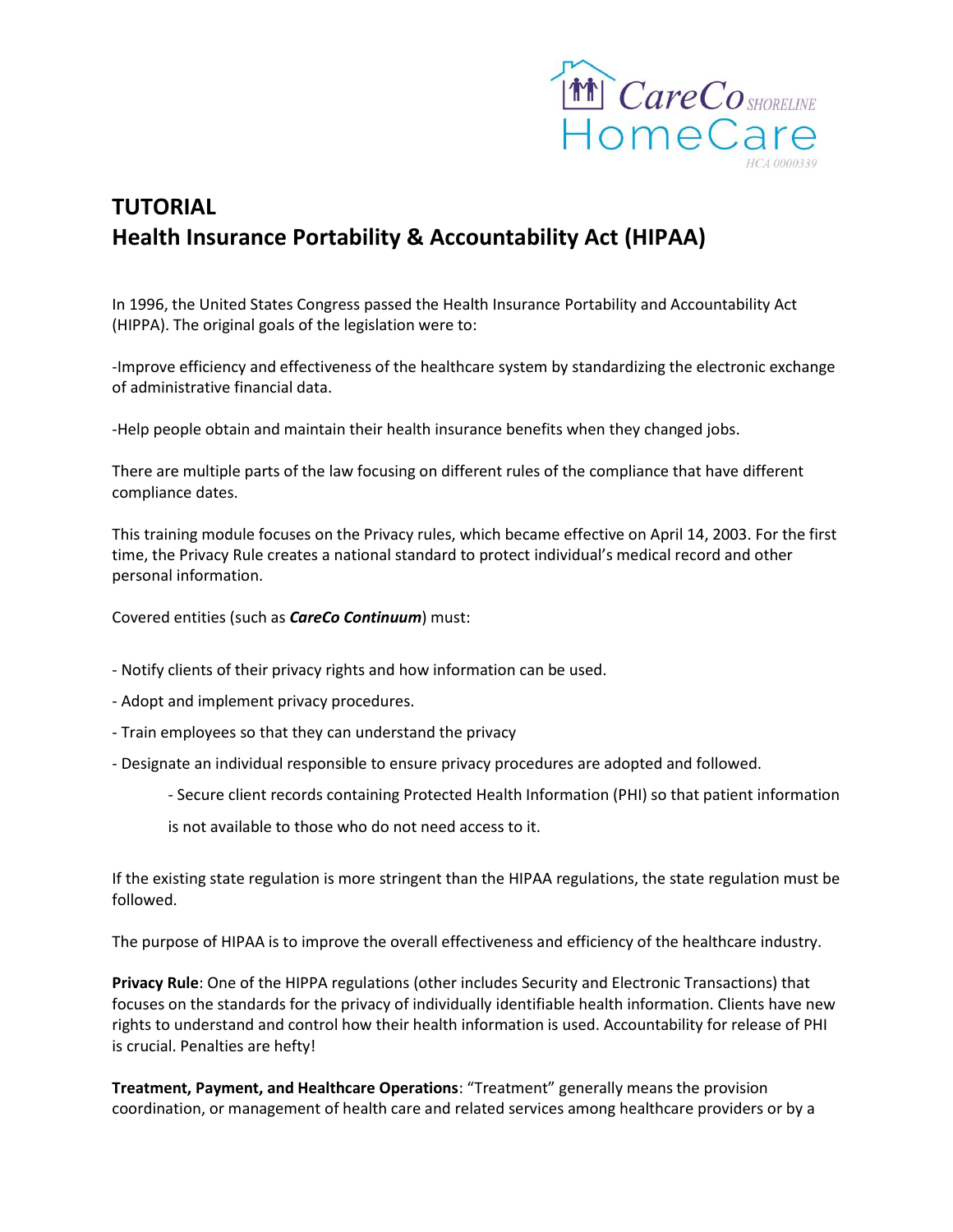

health care provider with a third party, consultation between health care providers regarding a patient, or the referrals of a patient from one health care provider to another. "payment" encompassed the various activities of health care providers to obtain premiums, to fulfill their coverage responsibilities and provides benefits under the plan, and to obtain or provides reimbursement for the provision of quality improvement activities of a covered entity that are necessary to run its business and to support the core functions of treatment and payments.

Lack of compliance can result in prison sentences and/or fines.

For knowingly obtaining or disclosing identifiable health information, the following penalties may apply:

## **VIOLATION PENALTY**

Knowingly obtaining or disclosing identifiable health information health information except on a "need to know" basis in support of Treatment, Payment or Healthcare Operations- Up to a \$50,000 fine and one (1) year of imprisonment.

The violation above committed under false pretenses- Up to a \$100,000 fine and five (5) years imprisonment.

The violation above committed with intent to sell, transfer, or use for commercial. Personal gain or malicious harm. – Up to a \$250,000 fine and ten (10) years imprisonment.

#### **NOTICE OF PRIVACY PRACTICES**

Covered entities must develop and provide individuals with notice of their privacy practices; the notice should state how a covered entity may use and disclose PHI about the individual, as well as his or her rights and the covered entity's obligations with respect to that information. Covered entities must give notice not later than the first service delivery and make a good faith effort to obtain the individual's written acknowledgment of the notice.

*CareCo Continuum,* has developed a Notice of Privacy Practice. This notice will be given to all clients and given to the patient at the time of admission.

This section **allows**:

- Nurses or other healthcare professionals to discuss a client's condition over the phone with the client, provider, or family member. Please note- a client has the right to "opt out" and have their information released or not to be released to certain individuals. And this must be verified before discussing the client's condition. Also an effort must be made to verify IDENTITY of the individual making the request.
- A physician to discuss a client's condition or treatment regimen in the client's home.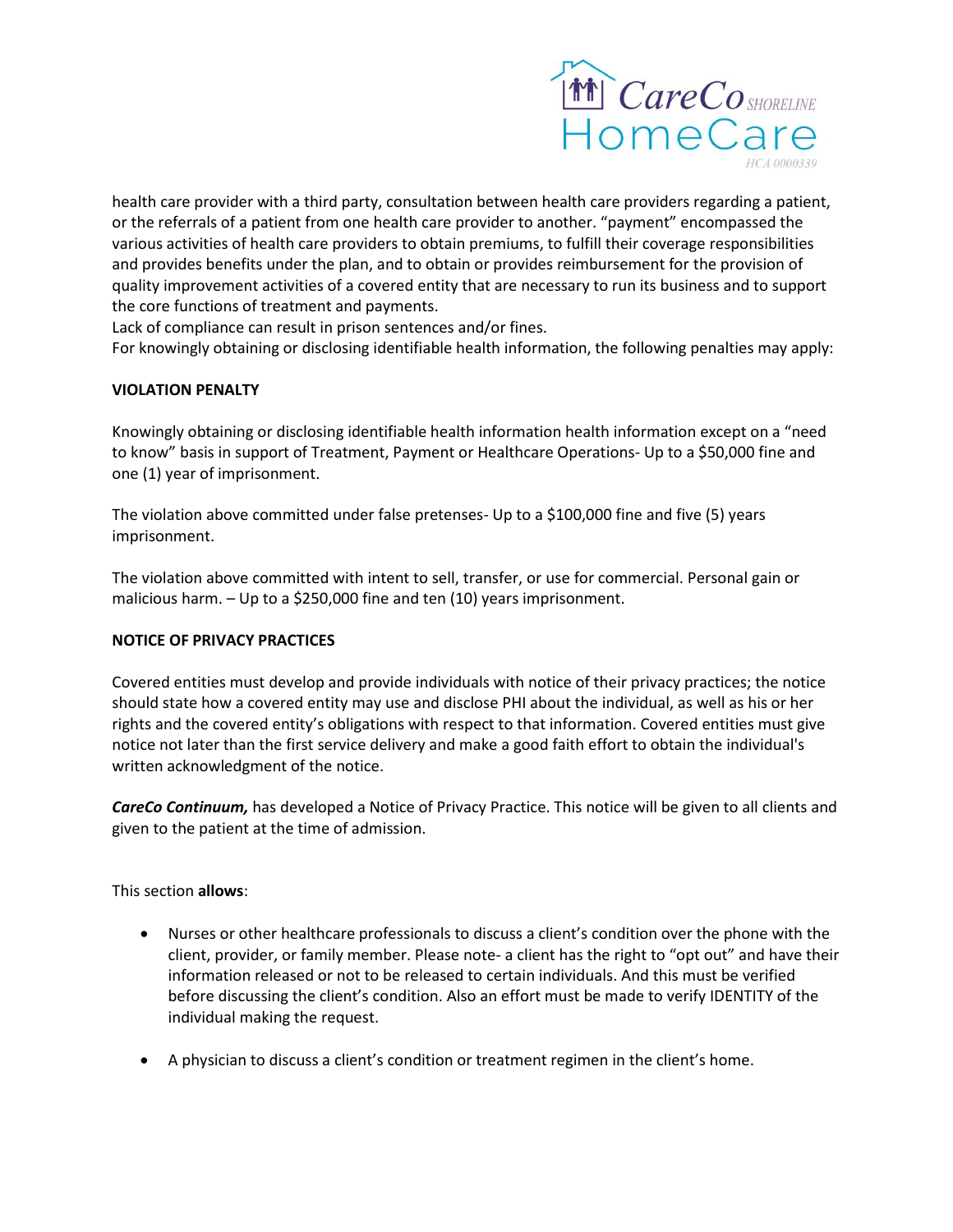

 Healthcare professionals to discuss a client's condition during training in an academic training or institution.

In many cases, the Privacy Rule builds upon safeguards already in place, such as individual computer passwords for staff to access PHI, or isolating/locking file cabinets or records rooms.

This section, in particular, stresses common sense that calls for a method consistent with the best practices and a guideline already used by many providers and plans today to limit the unnecessary sharing of medical information.

These are examples of **NOT** following the minimum necessary guidelines:

Use of sign in sheets that contain medical information about the client (sign in sheets without

medical information are permitted).

Allowing full access to medical records information to employees (except where employees

need full access to provide treatment to the client).

Leaving the client chart in an unsupervised area **without** regard to protecting the chart.

The computer directory is permitted to contain the client's name, general condition (using phrases: under evaluation, good, fair, serious, or critical), and address of the client. The agency can also disclose the religious affiliation of the client to clergy where appropriate.

A client has the right to ask that their information note be available on the computer directory or that their information be kept confidential for certain individuals.

## **NO information may be released about a client unless expressly consented to by the client or the client's legal representative where applicable.**

Other important information:

Paper documents that contain PHI **CANNOT** be thrown into the trash, where it could be picked up and read. There will be containers where this information can be placed for shredding. These containers will be stored in a secure location and then disposed of in an appropriate manner (such as shredding). It is permissible to shred the information on site, and then dispose of the shredded material. *CareCo Continuum* has a container for the PHI located in the main lobby.

## **Faxing of PHI:**

When you don't know the requester, you must make a reasonable effort to determine that the protected health information is being sent to an entity authorized to receive it as follows:

Ask for the telephone number of the office where the fax, machine resides.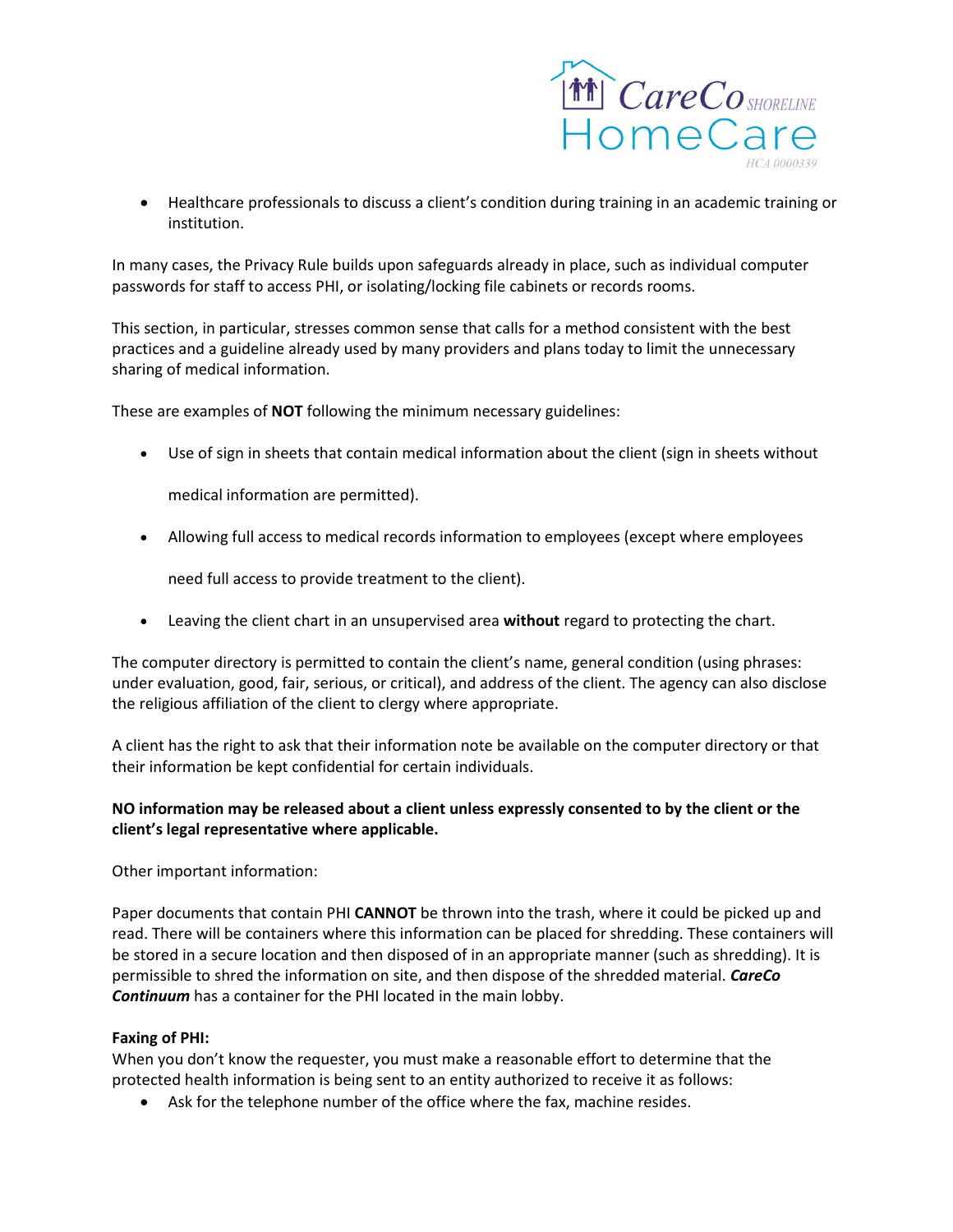

- Call the office number and ask the person who answers to verify that the fax number is correct, and that the office is that of the individual requesting the fax.
- If the numbers DO NOT MATCH please report this to your supervisor for further instructions. DO NOT send the fax if there is any doubt about the receiver's identity.
- If the numbers match, send the fax with the approved *CareCo Continuum* cover sheet that

includes the confidentiality statement.

If you know the requester and have previously validated the fax number, send the fax with the

approved CareCo Continuum, Inc. cover sheet that includes the confidentiality statement.

# **No one may send individually identifiable health information outside of** *CareCo Continuum* **electronically via Internet e-mail or any other electronic data transmission.**

## **BUSINESS ASSOCIATES**

*CareCo Continuu*m may disclose PHI to a third party who acts as a business associate only to help the agency carry out its health care functions. A business associate is a person or entity that performs certain functions or activities that involve use of disclosure of protected health information on behalf of, or provide services to, a covered entity.

Business associates must sign a business associate agreement that assures they will safeguard the information, states the permitted uses and disclosures, and requires the company to report any nonpermitted uses and disclosures to *CareCo Continuum.* The minimum necessary rule applies and only necessary information can be released to business associate.

## **GLOSSARY OF TERMS**

To assist you in understanding HIPAA, the following terms used in the HIPAA training are defined below:

**Business Associates**: A person or entity that performs a certain function(s) or activities that involves the use or disclosure of protected health information on behalf of or provides services to, a covered entity.

**Covered Entity**: A healthcare provider, health plan or healthcare clearinghouse that transmits any health information electronically connection with certain transactions.

**Health Care Provider**: Any person or organization who furnishes, bills, or is paid for healthcare in the normal course of business.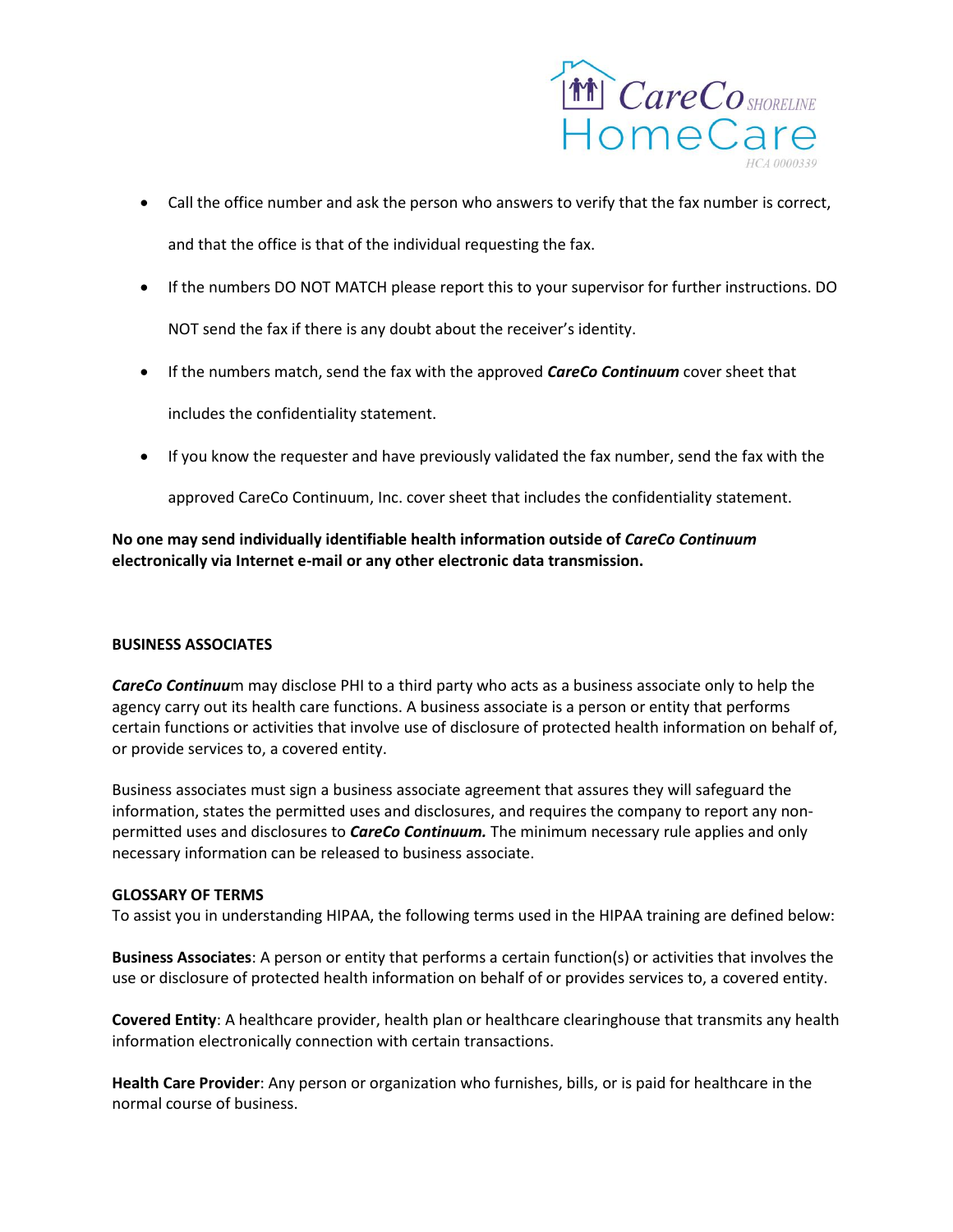

**HIPAA**: an Acronym for Health Insurance Portability and Accountability Act, a bill passed by Congress in 1996, that mandates the adoption of standards for the exchange of electronic health information in an effort to encourage overall administrative simplification.

**Incidental Use or Disclosure**: A secondary use in disclosure that cannot reasonably be prevented is limited in nature, and that occurs as a result of another use or disclosure that is permitted by the Rule.

**Minimum Necessary**: Policies and procedures that limit how much protected health information is used, disclosed, and requested for certain purposes. These minimum necessary policies and procedures also reasonably must limit who within the entity has access to protected health information, and under what conditions, based on job responsibilities and nature of the business.

**Notice of Privacy Practice**: Health plans and covered healthcare providers are required to develop and distribute a notice that provides a clear explanation of the privacy practices and to be informed of their privacy rights with respect to their personal health information. The notice is intended to focus individuals on privacy issues and concerns and to prompt them to have discussions with their health plans and healthcare providers and exercise their rights.

**Entity**: An existing business, in this law it refers to an existing healthcare business.

**PHI**: Another name/ abbreviation for Protected Health Information. PHI refers to individually identifiable information that is transmitted by electronic media, maintained as electronic media, or transmitted or maintained in any other form or medium. This includes both medical information (such as IC-10-CM codes) and information that could be used to identify a patient (such as their home address). PHS includes all of the following:

| - Name                                                         | - Address                |
|----------------------------------------------------------------|--------------------------|
| - Phone number, email address, fax number - Health Plan Number |                          |
| - Name of employer                                             | - Social Security Number |
| - Birth date                                                   | - Medical Record Number  |
| - Account number                                               | - Photographic Images    |
|                                                                |                          |

The Notice:

- Describes how *CareCo Continuum* may use and disclose PHI for treatment, payment and healthcare operations (this is permitted by the Privacy Rule).
- Describes how the client can file a complaint if they believe their rights have been violated. Through notice, the client has the follow rights:
- To request a limitation on his or her PHI that can be disclosed to someone involved in the clients are or payment for client's care, such as a family member or friend.
- To inspect or copy their PHI.
- To amend what they believe is incorrect and incomplete information in their record.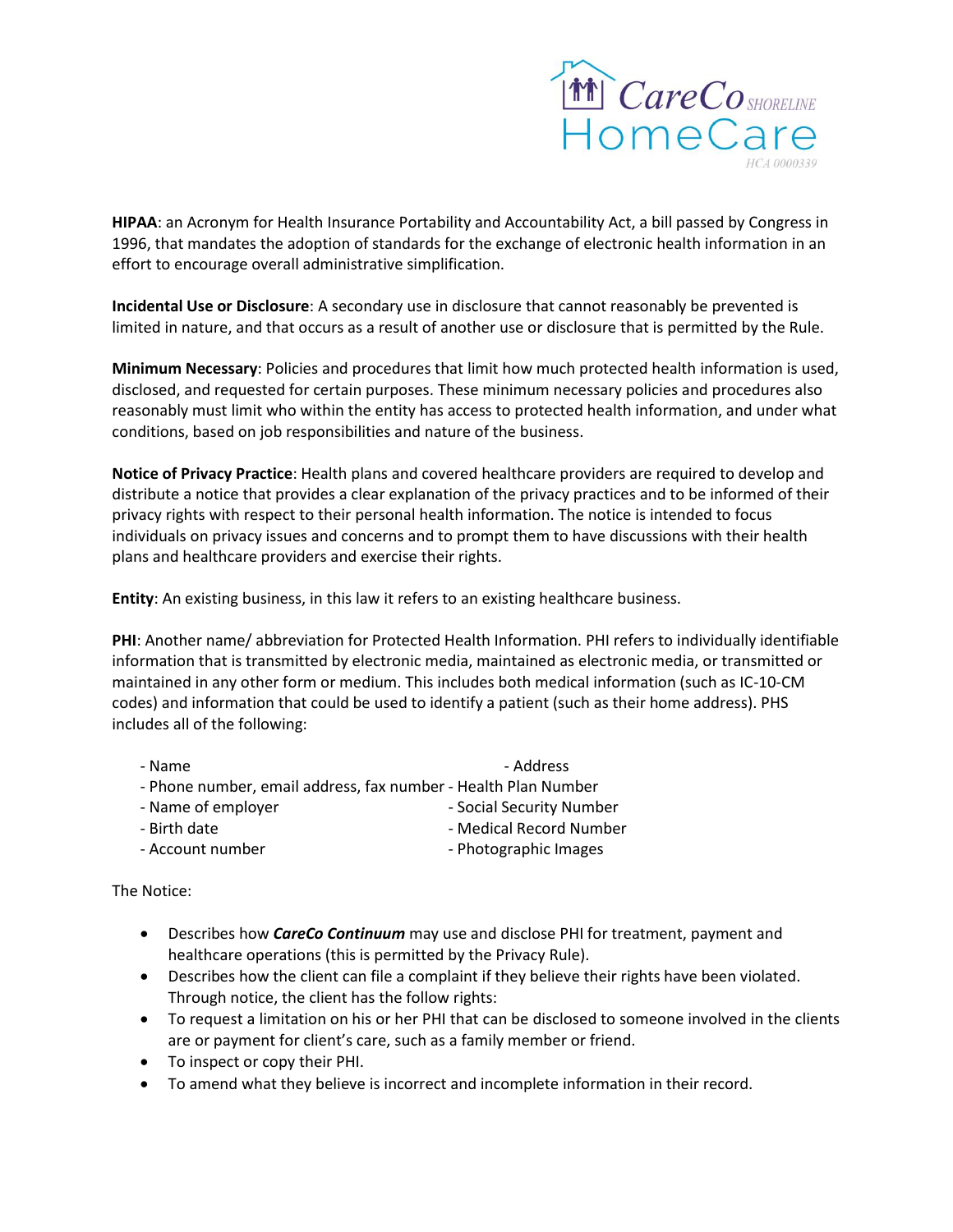

 To receive communications from *CareCo Continuum* on a confidential basis by receiving the information at an alternative address.

*CareCo Continuum* must make a good faith effort to obtain the client's written acknowledgment of receipt of the notes. In an emergency situation, it is permitted to treat the client without giving the client the Privacy Notice, if obtaining the notice interferes with the ability to provide necessary medical attention. The rule states that the client receives the notice when "practical" in such a situation. In addition, under state or other applicable law, an authorized person may act on behalf of the individual in making healthcare related decisions as the individual's "personal representative." The representative must be treated as the individual for purposes of the Privacy Rule, were applicable.

## **INCIDENTAL USES AND DISCLOSURE/MINIMUM NECESSARY**

The Privacy Rule permits certain incidental uses and disclosure of PHI to occur when the covered entity has in place reasonable safeguards and minimum necessary policies and procedures to protect an individual's privacy.

An incidental use is defined as: 'a secondary use or disclosure that cannot reasonably be prevented is limited in nature and that occurs as a result of another use or disclosure that is permitted by the "Privacy Rule."'

For example, a visitor overhearing a provider's confidential conversation with a client is NOT a violation if the provider has made a reasonable effort to safeguard the conversation (e.g., speaking in low voices and conversing in appropriate area). **A discussion about a client's condition including PHI in a public area such as church, school, or parking lot is a Violation of the Privacy Rule.** 

The minimum standard requires covered entities to evaluate their practices and enhance safeguards as needed to limit unnecessary or inappropriate disclosure of PHI.

#### **USES AND DISCLOSURES FOR**

## **Treatment, Payment, and Healthcare Operations**

*CareCo Continuum, Inc*. may without the individual's consent use or disclose PHI for its own treatment, payment, and healthcare operations. An authorization is needed to disclose data for other purposes, including disclosure of PHI to a third part specified by the individual. PHI can be de-identified, and used for other purposes (e.g. recruitment), however the date must be certified as de-identified by statistician or must be stripped of certain identifiers including name, address, city, zip code, and social security numbers).

#### **Marketing**

With limited exceptions, the Rule requires an individual's written authorization before a use or disclosure of his/her PHI can be made for marketing purposes.